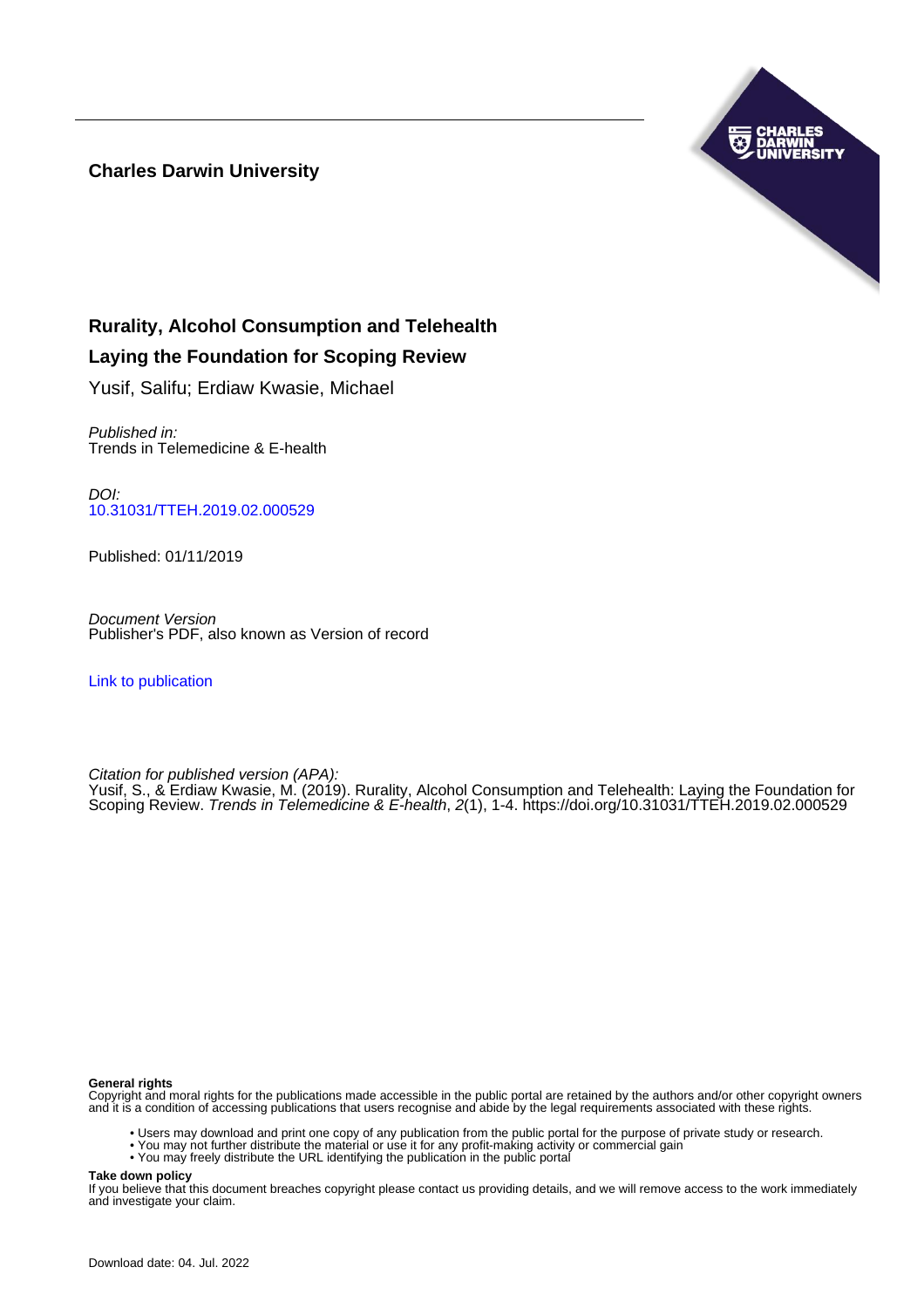



# **Rurality, Alcohol Consumption and Telehealth: Laying the Foundation for Scoping Review**

## **Salifu Yusif\* and Michael Erdiaw Kwasie**

One Touch Research Consult, Australia

#### **Abstract**

Alcohol consumption is a contested topic that attracts heated policy debate among key stakeholders at all levels of societies given the magnitude of its impact especially on general health and safety. But there are still very limited studies that focus on a selected vulnerable cohort of alcohol and paying full attention to it in terms of cumulative studies towards evidence-based intervention. This study, therefore, serves to prepare grounds for scoping, systematic and meta-analysis on alcohol, social group, young adults and the potential of telehealth to serve as reliable care intervention for the high-risk. Our initial findings suggest that rurality, age and social groups are potential mapping concepts for scoping reviews.

**Keywords:** Alcohol consumption; Rurality; Social group; Telehealth

## **Introduction**

Globally, the issue of alcohol consumption and health issues have attracted the attention of health practitioners, scholars, policy makers and governments across the globe. The consequences of alcohol abuse and its health implications have been recorded in both developed and developing nations. The consequences of alcohol abuse spans across disability, diseases and death in all societies from a public health assessment [1]. This is of a particular concern to Australia, where the National Drug Strategy survey, 2016 revealing that 17% of Australians aged 12 or older consumed alcohol beyond reasonable levels [2], equivalent of taking more than two standard drinks (10g of alcohol) in a day [3]. Nearly 50% of 603 online survey among young adults aged 18-24 met the Alcohol Use Disorders Identification Test (AUDIT) (AUDIT) threshold [4]. A national study into the effects of alcohol on third-party in Australia suggests that about a third of Australian workers have had to endure some sort of negative impact of drinking from co-workers through extra working hours to cover for others, translating into an estimated \$453 million cost to the Australian economy [5]. The severity of increasing alcohol consumption among vulnerable cohorts and its associated health consequences are on the rise. There is, however, a lack of studies that lay foundation for cumulative evidence-based cohort studies on a chosen vulnerable group. Thus, this paper is relevant and timely as it attempts to lay the ground for scoping review, systematic and meta-analytic studies focusing on alcohol consumption, young adults, rurality and telehealth.

## **Social Group and Rurality**

Sadly, most studies have found this evidence of high-risk drinking within rural populations compared with their urban counterparts [6], more so among university students. Specifically, this pattern of prevalence has been higher among people from rural and remote dwelling. Studies conducted by Quine & Bernard [7], Fuller & Edwards [8], Bourke [9] suggest that structural disadvantages in rural areas such as limited recreational facilities and limited healthcare services impact adversely on health outcomes, particularly mental health outcomes, and contribute to risk-taking behaviours. Particularly, strong correlations have been found between difficulties in accessing healthcare services, lack of recreation, boredom and loneliness and alcohol dependency [10,11]. Limited access to health services continue to remain a key alcohol drinking risk factor in rural and regional Australia Its components include but not limited to availability of doctors, alcohol counselling; alcohol treatments and psychologist; lack of proper transportation coupled with long travel distance and costs [12,13] in the wake of easy-reach alcohol outlets. Furthermore, in rural communities, there

**ISSN: 2689-2707**



**\*Corresponding author:** Salifu Yusif, OneTouch Research Consult, Australia

**Submission:** ■ October 01, 2019 **Published:** November 25, 2019

Volume 2 - Issue 1

**How to cite this article:** Salifu Y, Michael Erdiaw K . Rurality, Alcohol Consumption and Telehealth: Laying the Foundation for Scoping Review. Trends Telemed E-Health 2(1). TTEH. 000529. 2019. DOI: [10.31031/TTEH.2019.02.000529](http://dx.doi.org/10.31031/TTEH.2019.02.000529
)

**Copyright@** Salifu Yusif, This article is distributed under the terms of the Creative Commons Attribution 4.0 International License, which permits unrestricted use and redistribution provided that the original author and source are credited.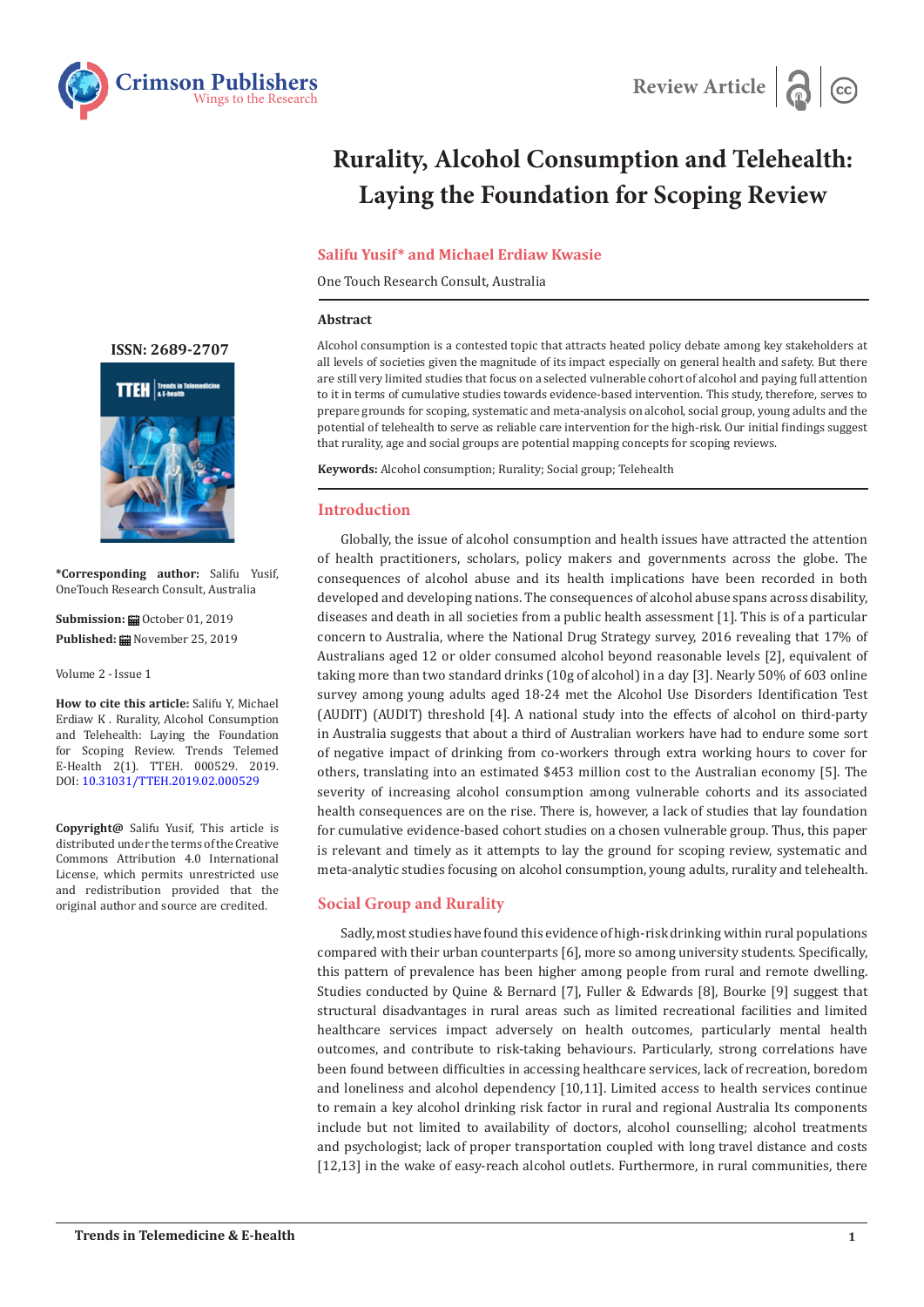is a general lack of privacy, a situation where health care providers such as councillor or nurse is known by nearly all community members and vice versa [12]. This familiarity has the potential of making locals uncomfortable to talk to healthcare providers about their drinking behaviour for fear of stigmatization.

#### **Age Cohort**

Another principal risk factor is social motives, which triggers drinking among youth and young adults from the rural/remote background and is associated with a strong drinking culture. Community members often use alcohol as a way of getting together with friends, relaxing and celebrating occasion due to limited choices for fun and socializing activities for young adults, which leads to boredom [12]. For example, Livingston & Laslett [14], Cooper SM et al. [15] found that about 19% and 31% of adolescents and young adults (16- to 24-years old) in metropolitan areas and remote/very remote regions respectively engage in risky drinking. Similarly, Rickwood & George [4] also found that alcohol harm was more prevalent among first-year university students living on campus from rural and regional Australian settings. Characterising this problem is also a general low socio-economic status of rural/ remote communities/families that has also been seen as risk-factor to high level alcohol consumption among families as a way of coping with stress from idleness or boredom [16].

The lack of timely qualified alcohol counselling and treatment providers in rural communities [12,13] impact adversely on health outcomes, particularly mental health outcomes, and contribute to risk-taking behaviours [17]. However, recruitment and sustainability of medical workforce in rural and sparsely populated communities remain protracted challenges not only in developing countries but also in developed ones [18]. Australia is no exception to this challenge. Rural Australians, have, however, reportedly benefited from enhanced access and quality of healthcare through telemedicine and telehealth [19] and should be considered by health-service policy makers and providers as a means to redressing the above-mentioned structural imbalance between urban and rural communities [17].

#### **Telehealth**

According to the World Health Organization, Telehealth is "the practice of healthcare using interactive audio, visual and data communications. This includes healthcare delivery, diagnoses, consultation and treatment, as well as education and transfer of medical data" [20]. Brief Interventions (BIs) for alcohol consumption have increasingly be carried out via Telehealth [21- 24] and to manage a number of chronic diseases such as cancer [25]; diabetes [26]; and tele psychiatry [27-31] in the context of Brief Intervention (BI) and Motivational Interviewing (MI). A general challenge, though, for the use and implementation of telehealth as health services intervention has been low acceptance, not only by healthcare consumers but also healthcare providers in the context of fears surrounding health information security vulnerabilities by consumers and liability concerns from healthcare providers [32- 50] as well as jurisdiction and reimbursement for services [51].

Boredom has been conceptualised as a state of understimulation, under-arousal, lack of momentum or a lack of psychological involvement associated with dissatisfaction in the task situation "Several studies have supported the use of positive leisure experiences to assist the individual's interpersonal interactions, sense of control and social skills" [55]. These studies opine that participation in positive leisure activities that include but are not limited to soccer, handball, karate, swimming, drama, dancing, athletics, gymnastics, and scouting [56] where the young adult has the freedom to choose, and feels in control has the potential to reduce and abuse as is the case with most rural Australia.

The increase healthcare services intervention will fundamentally emphasis on making healthcare services - doctors, councillors available and easy to reach. To achieve this objective, given the low population nature of rural communities, telehealth is proposed as an intervention. Telehealth, tele-counselling in this study is the provision of alcohol counselling services via telephone or interactive tele-video links [16]. These counselling services will be offered to senior high schoolies and young adults in selected communities. A partnership with local schools, relevant community NGOs and strong engagement with community leadership/parents will help identify/contact potential beneficiaries of this intervention. Given that this intervention focuses on reducing among young adults, it fits well with primary level of health promotion. This will identify high-risk high schoolies and young adults and engage with them regarding alcohol consumption on one the hand while promoting good health on the other hand. Although, telehealth is generally used for health care services, it has emerged in recent years as an approach for behavioural health services with promising outcomes [57]. Telehealth has exhibited the ability to reduce inequitable access to healthcare and the poorer health status of many rural Australians now face as with contributing to addressing the ongoing recruitment and retention of rural work health workforce [58]. Additionally, tele-counselling is believed to overcome not only the geographic barriers to treatment, but also concerns with confidentiality and stigma, which may be particularly significant in small rural communities [59,60] as identified earlier. As such, this intervention is expected to facilitate access to healthcare needs of designated individuals and young adults, specifically, high school seniors and related population groups with the specific intent of providing the right care in the right place at the right time [61].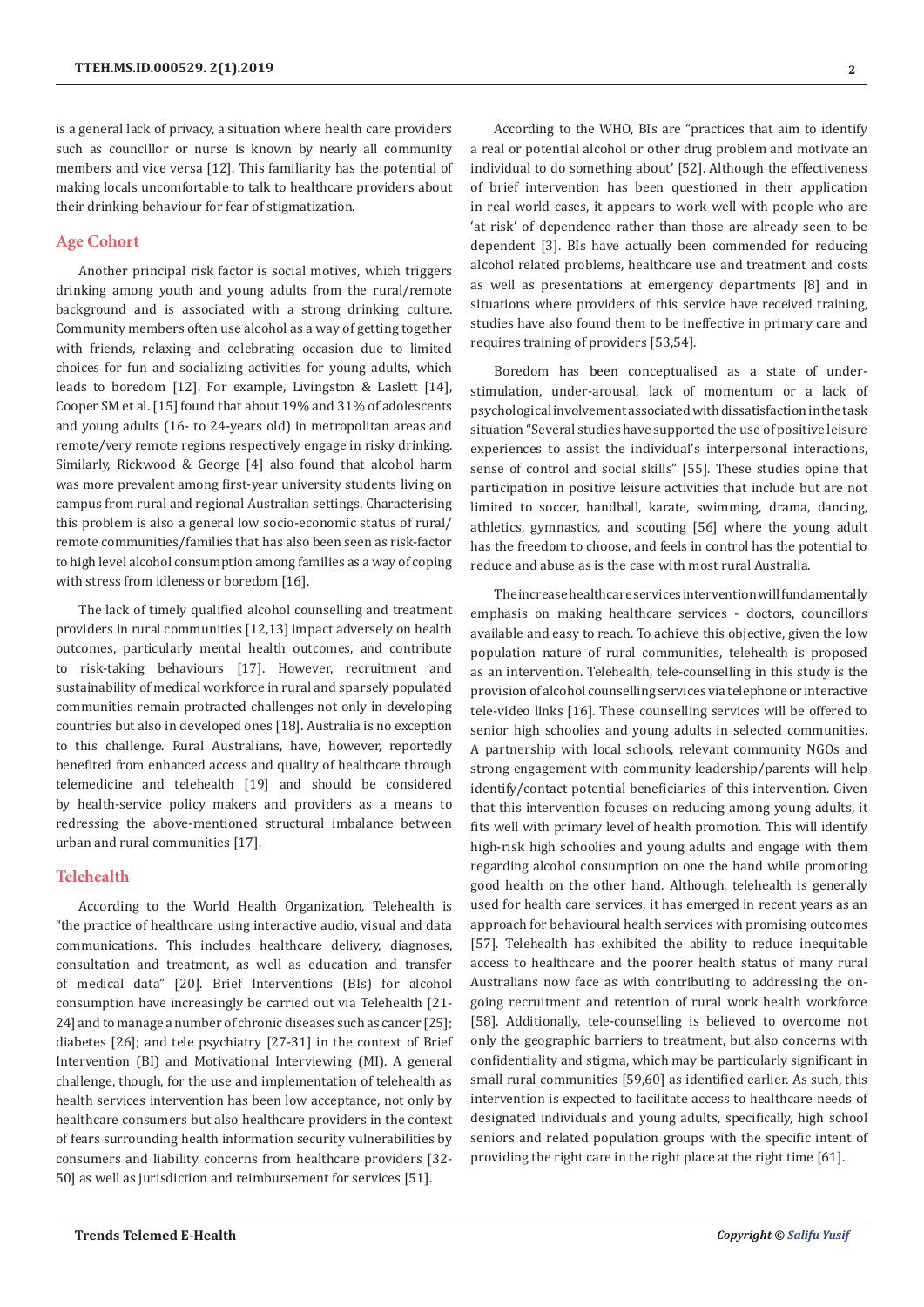#### **Conclusion**

In conclusion, whereas high alcohol consumption has old root in many rural cultures and among its residents, the emerging important role of telehealth in ameliorating the current levels is very much evidenced. We share the hope that telehealth has the potential to impact policy and behavioural changes in the scope of alcohol consumption among rural folks. The shared knowledge in this paper offers theoretical understandings for future empirical research studies in this field.

#### **References**

- 1. [\(2010\) Alcohol and Public Policy Group. Alcohol: No ordinary](https://www.ncbi.nlm.nih.gov/pubmed/20331569)  [commodity-a summary of the second edition. Addiction 105\(5\): 769-](https://www.ncbi.nlm.nih.gov/pubmed/20331569) [779.](https://www.ncbi.nlm.nih.gov/pubmed/20331569)
- 2. [\(2017\) Australian Institute of Health and Welfare, National drug strategy](https://www.aihw.gov.au/reports/illicit-use-of-drugs/2016-ndshs-detailed/contents/table-of-contents)  [household survey 2016: Detailed findings. Australia.](https://www.aihw.gov.au/reports/illicit-use-of-drugs/2016-ndshs-detailed/contents/table-of-contents)
- 3. [Rodgers C \(2018\) Brief interventions for alcohol and other drug use.](https://www.ncbi.nlm.nih.gov/pubmed/30116080/)  [Australian prescriber 41\(4\): 117-121.](https://www.ncbi.nlm.nih.gov/pubmed/30116080/)
- 4. Rickwood D (2011) Harmful alcohol use on campus: Impact on young people at university. Youth Studies Australia 30(1): 34.
- 5. [Dale C, Livingston M \(2010\) The burden of alcohol drinking on co](https://www.mja.com.au/journal/2010/193/3/burden-alcohol-drinking-co-workers-australian-workplace)[workers in the Australian workplace. Medical journal of Australia](https://www.mja.com.au/journal/2010/193/3/burden-alcohol-drinking-co-workers-australian-workplace)  [193\(3\): 138-140.](https://www.mja.com.au/journal/2010/193/3/burden-alcohol-drinking-co-workers-australian-workplace)
- 6. [Miller P, Coomber K, Staiger P, Zinkiewicz L, Toumbourou JW \(2010\)](https://www.ncbi.nlm.nih.gov/pubmed/20579021)  [Review of rural and regional alcohol research in Australia. Australian](https://www.ncbi.nlm.nih.gov/pubmed/20579021)  [Journal of Rural Health 18\(3\): 110-117.](https://www.ncbi.nlm.nih.gov/pubmed/20579021)
- 7. [Quine S, Bernard D, Booth M, Kang M, Usherwood T, et al. \(2003\)](https://www.ncbi.nlm.nih.gov/pubmed/15882102)  [Health and access issues among Australian adolescents: A rural-urban](https://www.ncbi.nlm.nih.gov/pubmed/15882102)  [comparison. Rural Remote Health 3\(3\): 245.](https://www.ncbi.nlm.nih.gov/pubmed/15882102)
- 8. [Fuller J, Edwards J, Procter N, Moss J \(2000\) How definition of mental](https://www.ncbi.nlm.nih.gov/pubmed/11249402)  [health problems can influence help seeking in rural and remote](https://www.ncbi.nlm.nih.gov/pubmed/11249402)  [communities. Australian Journal of Rural Health 8\(3\): 148-153.](https://www.ncbi.nlm.nih.gov/pubmed/11249402)
- 9. [Bourke L \(2001\) Australian rural consumers perceptions of health](https://www.ncbi.nlm.nih.gov/pubmed/11703259)  [issues. Australian Journal of Rural Health 9\(1\): 1-6.](https://www.ncbi.nlm.nih.gov/pubmed/11703259)
- 10. Katz AM, Morgan, Sherlock S (1981) Alcoholism treatment in a medical setting. Journal of studies on alcohol 42(1): 136-143.
- 11. [Geerlings P, Lesch O \(1999\) Introduction: Craving and relapse in](https://www.ncbi.nlm.nih.gov/pubmed/10344780)  [alcoholism: Neuro bio-psychosocial understanding. Alcohol and](https://www.ncbi.nlm.nih.gov/pubmed/10344780)  [Alcoholism 34\(2\): 195-196.](https://www.ncbi.nlm.nih.gov/pubmed/10344780)
- 12.[\(2019\) Department of Health Australia. Alcohol in rural and remote](https://www.health.gov.au/health-topics/alcohol/alcohol-throughout-life/alcohol-in-rural-and-remote-communities)  [communities. Australia.](https://www.health.gov.au/health-topics/alcohol/alcohol-throughout-life/alcohol-in-rural-and-remote-communities)
- 13. [Booth B, Curran G \(2006\) Variations in drinking patterns in the rural](https://www.ncbi.nlm.nih.gov/pubmed/17127544)  [South: Joint effects of race, gender, and rural residence. The American](https://www.ncbi.nlm.nih.gov/pubmed/17127544)  [Journal of Drug and Alcohol Abuse 32\(4\): 561-568.](https://www.ncbi.nlm.nih.gov/pubmed/17127544)
- 14. [Livingston M, Laslett A, Dietze P \(2008\) Individual and community](https://www.ncbi.nlm.nih.gov/pubmed/18640793)  [correlates of young people's high-risk drinking in Victoria, Australia.](https://www.ncbi.nlm.nih.gov/pubmed/18640793)  [Drug Alcohol Dependence 98\(3\): 241-248.](https://www.ncbi.nlm.nih.gov/pubmed/18640793)
- 15. [Cooper SM, Nargis S \(2009\) Correlates of risky alcohol consumption in](https://www.ruralhealth.org.au/10thNRHC/10thnrhc.ruralhealth.org.au/papers/docs/Cooper-Stanbury_Mark_A1.pdf)  regional and remote Australia, in 10<sup>th</sup> National Rural Health Conference. [Australia.](https://www.ruralhealth.org.au/10thNRHC/10thnrhc.ruralhealth.org.au/papers/docs/Cooper-Stanbury_Mark_A1.pdf)
- 16. [Coomber K, Toumbourou JW, Miller P, Staiger PK, Hemphill SA, et](https://www.ncbi.nlm.nih.gov/pubmed/21967385)  [al. \(2011\) Rural adolescent alcohol, tobacco, and illicit drug use: A](https://www.ncbi.nlm.nih.gov/pubmed/21967385)  [comparison of students in Victoria, Australia, and Washington State,](https://www.ncbi.nlm.nih.gov/pubmed/21967385)  [United States. The Journal of Rural Health 27\(4\): 409-415.](https://www.ncbi.nlm.nih.gov/pubmed/21967385)
- 17. [Bellg A, Borrelli B, Resnick B, Hecht J, Minicucci DS, et al. \(2004\)](https://www.ncbi.nlm.nih.gov/pubmed/15367063)  [Enhancing treatment fidelity in health behavior change studies:](https://www.ncbi.nlm.nih.gov/pubmed/15367063)  [Best practices and recommendations from the NIH behavior change](https://www.ncbi.nlm.nih.gov/pubmed/15367063)  [consortium. Health Psychology 23\(5\): 443-451.](https://www.ncbi.nlm.nih.gov/pubmed/15367063)
- 18. [Irving M, Stewart R, Spallek H, Blinkhorn A \(2018\) Using teledentistry](https://www.ncbi.nlm.nih.gov/pubmed/28092220) [in clinical practice as an enabler to improve access to clinical care: A](https://www.ncbi.nlm.nih.gov/pubmed/28092220) [qualitative systematic review. Journal of Telemedicine and Telecare](https://www.ncbi.nlm.nih.gov/pubmed/28092220) [24\(3\): 129-146.](https://www.ncbi.nlm.nih.gov/pubmed/28092220)
- 19. [Moffatt J, Eley D \(2010\) The reported benefits of telehealth for rural](https://www.ncbi.nlm.nih.gov/pubmed/20797357) [Australians. Australian Health Review 34\(3\): 276-281.](https://www.ncbi.nlm.nih.gov/pubmed/20797357)
- 20.[\(1993\) Telemedicine: Assessing the Kansas environment. Kansas](http://agris.fao.org/agris-search/search.do?recordID=US9566754) [department of health and environment. USA.](http://agris.fao.org/agris-search/search.do?recordID=US9566754)
- 21. [Boudreaux E, Haskins B, Harralson T, Bernstein E \(2015\) The remote](https://www.ncbi.nlm.nih.gov/pubmed/26297297) [brief intervention and referral to treatment model: Development,](https://www.ncbi.nlm.nih.gov/pubmed/26297297) [functionality, acceptability, and feasibility. Drug and Alcohol Dependence](https://www.ncbi.nlm.nih.gov/pubmed/26297297) [155: 236-242.](https://www.ncbi.nlm.nih.gov/pubmed/26297297)
- 22.[\(2015\) The hospital drug & alcohol consultation liaison model of care.](https://www.health.nsw.gov.au/aod/professionals/Pages/hosp-DA-consult-moc.aspx) [Australia.](https://www.health.nsw.gov.au/aod/professionals/Pages/hosp-DA-consult-moc.aspx)
- 23. [King S \(2015\) A comparison between telehealth and face-to-face brief](http://digitalcommons.unl.edu/cgi/viewcontent.cgi?article=1077&context=psychdiss) [alcohol interventions for college students in Graduate College. USA.](http://digitalcommons.unl.edu/cgi/viewcontent.cgi?article=1077&context=psychdiss)
- 24. [Staton TM, Wahler E, Webster JM, Godlaski T, Freeman R, et al. \(2012\)](https://www.ncbi.nlm.nih.gov/pubmed/22867122) [Telemedicine-based alcohol services for rural offenders. Psychological](https://www.ncbi.nlm.nih.gov/pubmed/22867122) [Services 9\(3\): 298-309.](https://www.ncbi.nlm.nih.gov/pubmed/22867122)
- 25. [Selva N, Olver SI, Shepherd L \(2007\) Beyond the bush telegraph:](https://search.informit.com.au/documentSummary;dn=442875128669052;res=IELIAC) [Telehealth for remote cancer control and support in Cancer Forum.](https://search.informit.com.au/documentSummary;dn=442875128669052;res=IELIAC) [Cancer forum 31\(2\): 77-80.](https://search.informit.com.au/documentSummary;dn=442875128669052;res=IELIAC)
- 26. [Bursell SL, Brazionis, Jenkins A \(2012\) Telemedicine and ocular health](https://www.ncbi.nlm.nih.gov/pubmed/22594547) [in diabetes mellitus. Clinical and Experimental Optometry 95\(3\): 311-](https://www.ncbi.nlm.nih.gov/pubmed/22594547) [327.](https://www.ncbi.nlm.nih.gov/pubmed/22594547)
- 27. [Cowain T \(2001\) Cognitive-behavioural therapy via videoconferencing](https://www.ncbi.nlm.nih.gov/pubmed/11270458) [to a rural area. Australian & New Zealand Journal of Psychiatry 35\(1\):](https://www.ncbi.nlm.nih.gov/pubmed/11270458) [62-64.](https://www.ncbi.nlm.nih.gov/pubmed/11270458)
- 28. [Buist A, Coman G, Silvas A, Burrows G \(2000\) An evaluation of the](https://www.ncbi.nlm.nih.gov/pubmed/11027122) [telepsychiatry programme in Victoria, Australia. Journal of Telemedicine](https://www.ncbi.nlm.nih.gov/pubmed/11027122) [and Telecare 6\(4\): 216-221.](https://www.ncbi.nlm.nih.gov/pubmed/11027122)
- 29. [Souza DR \(2000\) Telemedicine for intensive support of psychiatric](https://www.ncbi.nlm.nih.gov/pubmed/10793963) [inpatients admitted to local hospitals. Journal of Telemedicine and](https://www.ncbi.nlm.nih.gov/pubmed/10793963) [Telecare 6\(1 suppl\): 26-28.](https://www.ncbi.nlm.nih.gov/pubmed/10793963)
- 30. [Gelber H, Alexander M \(1999\) An evaluation of an Australian](https://www.ncbi.nlm.nih.gov/pubmed/10534829) [videoconferencing project for child and adolescent telepsychiatry.](https://www.ncbi.nlm.nih.gov/pubmed/10534829) [Journal of Telemedicine and Telecare 5\(1 suppl\): 21-23.](https://www.ncbi.nlm.nih.gov/pubmed/10534829)
- 31. [Frueh BS, Henderson, Myrick H \(2005\) Telehealth service delivery for](https://www.ncbi.nlm.nih.gov/pubmed/16238840) [persons with alcoholism. Journal of Telemedicine and Telecare 11\(7\):](https://www.ncbi.nlm.nih.gov/pubmed/16238840) [372-375.](https://www.ncbi.nlm.nih.gov/pubmed/16238840)
- 32. [Qureshi Q \(2014\) E-readiness: A crucial factor for successful](https://iiste.org/Journals/index.php/PPAR/article/view/14919) [implementation of E-health projects in developing countries like](https://iiste.org/Journals/index.php/PPAR/article/view/14919) [Pakistan. Public Policy and Administration Research 4\(8\): 97-103.](https://iiste.org/Journals/index.php/PPAR/article/view/14919)
- 33. [Oio S, Olugbara OO, Ditsa G, Adigun MO, Xulu SS \(2007\) Formal model](https://ieeexplore.ieee.org/document/4430380) [for e-healthcare readiness assessment in developing country context.](https://ieeexplore.ieee.org/document/4430380) [Innovations in Information Technology.](https://ieeexplore.ieee.org/document/4430380)
- 34. [Nahm E, Blum K, Scharf B, Friedmann E, Thomas S, et al. \(2008\)](https://www.ncbi.nlm.nih.gov/pubmed/18953206) [Exploration of patients readiness for an eHealth management program](https://www.ncbi.nlm.nih.gov/pubmed/18953206) [for chronic heart failure: A preliminary study. Journal of Cardiovascular](https://www.ncbi.nlm.nih.gov/pubmed/18953206) [Nursing 23\(6\): 463-471.](https://www.ncbi.nlm.nih.gov/pubmed/18953206)
- 35. [Lua P, Ibrahim U \(2015\) Perception and readiness of community](https://pdfs.semanticscholar.org/ef81/a92ed4059a02556e9d57fa187c9b91eafaea.pdf) [pharmacists on the use of mobile smart phone as a health monitoring](https://pdfs.semanticscholar.org/ef81/a92ed4059a02556e9d57fa187c9b91eafaea.pdf) [tool. Education in Medicine Journal 7\(3\).](https://pdfs.semanticscholar.org/ef81/a92ed4059a02556e9d57fa187c9b91eafaea.pdf)
- 36. [Jones R \(2013\) Development of a questionnaire and cross-sectional](https://www.ncbi.nlm.nih.gov/pubmed/25075244) [survey of patient e-health readiness and e-health inequalities. Med 2\(2\):](https://www.ncbi.nlm.nih.gov/pubmed/25075244) [e9.](https://www.ncbi.nlm.nih.gov/pubmed/25075244)
- 37. [Duplaga M \(2015\) A cross-sectional study assessing determinants of the](https://www.ncbi.nlm.nih.gov/pubmed/25927312) [attitude to the introduction of eHealth services among patients suffering](https://www.ncbi.nlm.nih.gov/pubmed/25927312) [from chronic conditions. BMC Medical Informatics and Decision Making](https://www.ncbi.nlm.nih.gov/pubmed/25927312) [15\(1\): 33.](https://www.ncbi.nlm.nih.gov/pubmed/25927312)